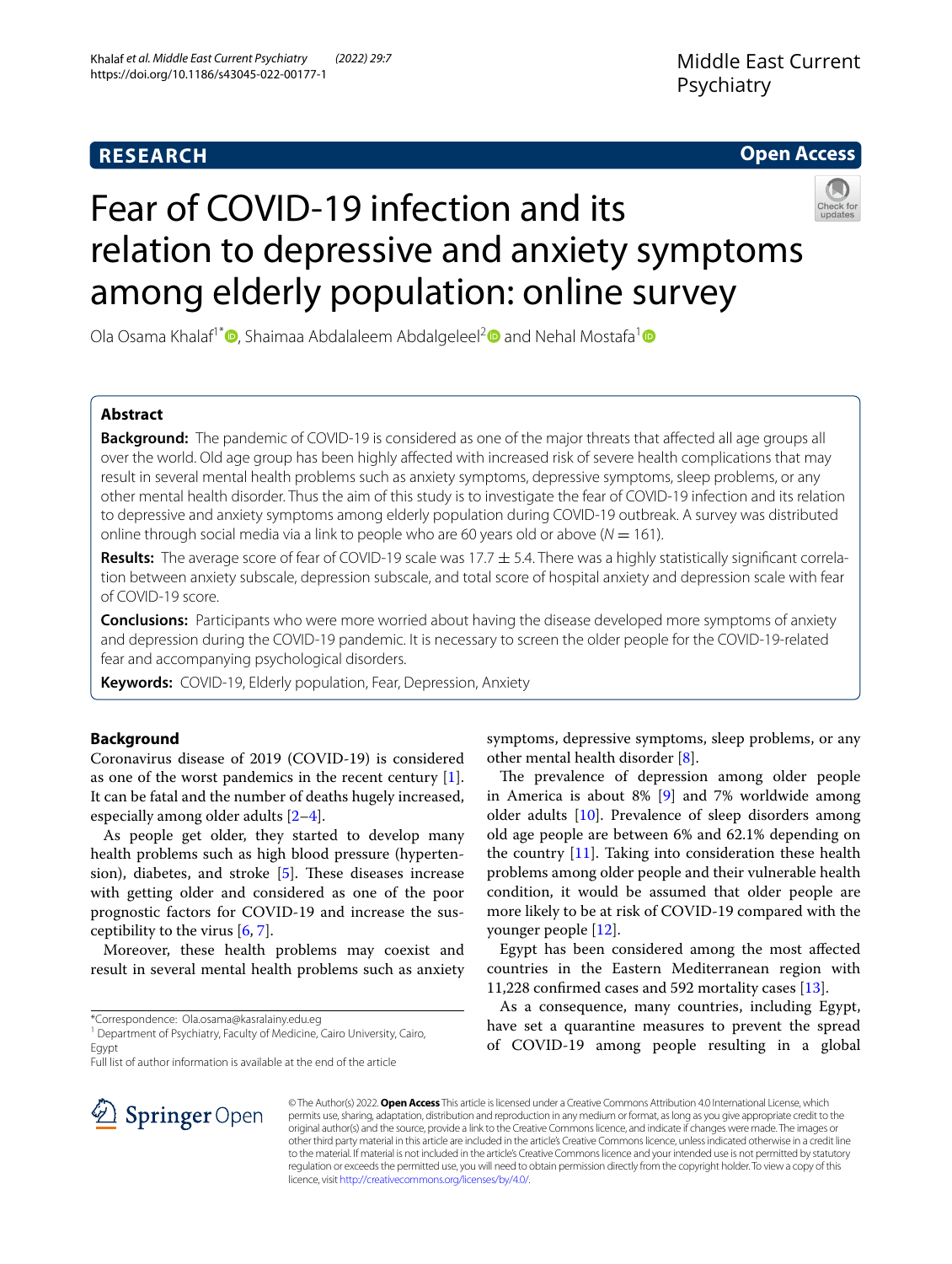atmosphere of depression, stress, anxiety, loneliness, and isolation as well as fears of getting infected  $[14–16]$  $[14–16]$  $[14–16]$  $[14–16]$ .

These factors increased the psychological stress and put the susceptible groups at greater risk for mental health problems specially the elder people [[17\]](#page-6-14). Thus, the aim of the study is to assess the fear of COVID-19 infection among elderly group and to investigate its relation to depressive and anxiety symptoms.

#### **Methods**

## **Study design**

#### *Methods*

A cross-sectional study using a convenient sample. A survey was distributed through social media (Facebook and Whatsapp) via a link. The study was conducted from 14 October 2021 to 11 November 2021.

## **Study population**

Any person who is 60 or above of both genders was included in the study and consenting to participate was a must as it was the frst question in the survey, if the participant refused, the survey is closed and no further questions will appear. The survey was written in Arabic.

#### **Sample size**

Based on the study done by Han et al., 2021 mean score of COVID-19 fear scale is 28.66 (8.45). Therefore, a minimum of 119 participants give 80% power and 95% confdence interval. Adding 30% for possibility of using non-parametric test therefore minimum sample size will be 155 [[18\]](#page-6-15).

#### **Tools**

Due to the restrictions imposed over the face-to face interaction during the data-collection period, we used Google docs as an online survey constructing tool. Participants were contacted through social networks (Facebook and WhatsApp). The online questionnaire included clarifcation of the purpose of the study.

#### *Socio‑demographics parameters*

Questions concerning socio-demographic aspects of the participants (e.g., age, gender, educational level) were included in the online survey.

#### *Fear of COVID‑19 scale (FCV‑19S)*

*FCV‑19S, Arabic version [\[19](#page-6-16), [20\]](#page-6-17)* It is a 7-item scale that assesses the fear of COVID-19. Each item on the scale is answered using a 5-point, Likert-type scale ranging from 1 ("strongly disagree") to 5 ("strongly agree").

The Arabic version of the Hospital Anxiety and Depression Scale will be used to access anxiety and depression levels of participants [[21\]](#page-6-18). The Hospital Anxiety and Depression Scale (HADS) consisted of 14 items, which was one of the most commonly used instruments worldwide for assessing anxiety and depression in clinical patients with physical problems [\[21](#page-6-18)].

The HADS consisted of two subscales: anxiety and depression, with seven items each. Participants rated on a 4-point Likert scale ( $0 =$  not at all and  $3 =$  very much indeed). The scores of each subscale ranged from 0 to 21, with higher scores refecting higher anxiety and depression. Participants were grouped as follows:  $0-7 =$  normal,  $8-10$  = possible anxiety and depression,  $11-21$ = probable anxiety and depression, according to the cut-off values recommended by Zigmond and Snaith [[22\]](#page-6-19). In the current study, unless otherwise stated, anxiety and depression referred to patients whose scores were 8 or greater as rated on the subscales of HADS, and this cutoff was an optimal balance between sensitivity and specificity in most studies  $[23]$  $[23]$  $[23]$ .

The scale is designed as a screening tool rather than a clinical diagnostic tool and was used in this study as a screening instrument to flag probable anxiety and depression illness.

#### **Statistical analysis**

Data were analyzed using SPSS win statistical package version 17. Numerical data were summarized as means and standard deviations (SD) or medians and ranges as appropriate. Medians were used mainly for skewedness and not normally distributed data. While qualitative data were described as Frequencies and percentages. Comparison between two groups for numerical variables was done using either Student's *t* test or Mann-Whitney *U* test (non-parametric *t* test) as appropriate.

Comparison between more than two groups for numerical variables was done using ANOVA or non-parametric Kruskal-Wallis as appropriate. Relation between qualitative data was done using chi-square test or Fisher's exact test as appropriate. Spearman correlation was used to correlate continuous data. A ( $P \leq 0.05$ ) was considered signifcant.

## **Ethical consideration**

The study was approved by the ethical committee (approval no. 2110-504-010). Data were collected anonymously, and after a full explanation of the aim of the study, participants were informed about the target and benefts of the analysis at the beginning of the survey. Participation in the survey was voluntary. Consenting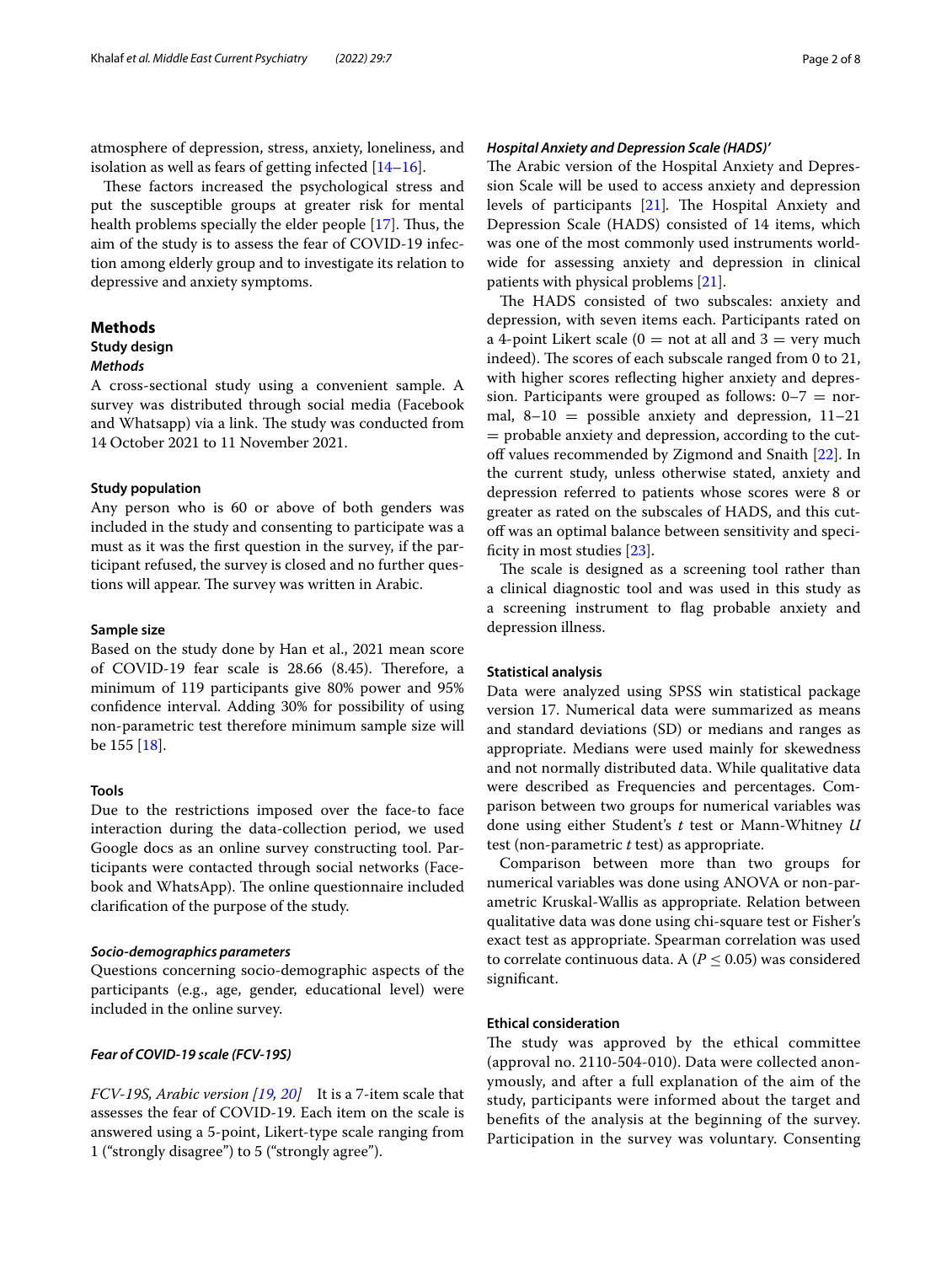to participate was a must as it was the frst question in the survey; if the participant refused, the survey is closed and no further questions will appear.

## **Results**

The socio-demographic characteristics of the sample are shown in Table [1](#page-2-0). Total no. was 161 with a higher number of females than males who answered the form and most responses were answered by age group ranged from 60 to 64 ( $n = 78, 48.4\%$ ). Most of the sample were married ( $n = 114, 70.8\%$ ), living with spouse and children ( $n = 76, 47.4\%$ ), with chronic disease 108  $(n = 67.1, 67.1\%)$ , and were not infected previously with COVID-19 virus ( $n = 78, 48.4\%$ ).

Average score of fear of COVID-19 scale (FCV-19S) was 17.7  $\pm$  5.4, the relation between FCV-19S and socio-demographic factors were shown in Table [2,](#page-3-0) and the not educated group scored signifcantly higher than the highly educated group ( $p = 0.001$ ) on the FCV-19S.

The current study showed a significant statistical relation between education and fear of COVID-19 as measured by (FCV-19S), where the postgraduate participants were more worried about having COVID-19 infection ( $p = 0.001$ ).

Median score of anxiety subscale, depression subscale and total score of HADS was 5 ranged (1–20), 7 ranged  $(3-15)$ , and 12 ranged  $(5-35)$  respectively.

As regards the relation between anxiety subscale of HADS and socio-demographic factors in Table [3](#page-3-1), females were signifcantly scoring higher than males on anxiety subscale ( $p = 0.016$ ), results showed that they were more prone to anxiety symptoms.

Table [4](#page-4-0) showed the relation between depression subscale of HADS and socio-demographic factors**,** higher depression scores were among older age group ( $\geq$  75)  $(p = 0.071)$ . Also, females were significantly scoring higher than males on depression subscale ( $p = 0.016$ ), results showed that they were more prone to depressive symptoms. In addition, depression score was signifcantly greater among less educated group ( $p = 0.013$ )

Moreover, when we studied the relation between total score of HADS and socio-demographic factors, we also found a statistically signifcant relation between the total score of HADS and female gender (0.007) and education (< 0.001).

Table [5](#page-4-1) showed a statistically signifcant positive correlation between anxiety subscale, depression subscale, and total score of HADS with fear of COVID-19 score  $\langle$  < 0.001, < 0.001, < 0.001), respectively. Participants who were more worried about having the disease developed more symptoms of anxiety and depression.

|                                    | $(n = 161)$<br>N/% |
|------------------------------------|--------------------|
| Age groups                         |                    |
| $60 - 64$                          | 78 (48.4)          |
| $65 - 69$                          | 53 (32.9)          |
| $70 - 74$                          | 19 (11.8)          |
| > 75                               | 11(6.8)            |
| Sex                                |                    |
| Male                               | 69 (42.9)          |
| Female                             | 92 (57.1)          |
| <b>Marital status</b>              |                    |
| Single                             | 5(3.1)             |
| Married                            | 114 (70.8)         |
| Widow                              | 34(21.1)           |
| Divorced                           | 8(5.0)             |
| <b>Education</b>                   |                    |
| Did not complete primary education | 6(3.7)             |
| Primary/tertiary                   | 14(8.7)            |
| University                         | 76 (47.2)          |
| Post-graduate                      | 65 (40.4)          |
| Residence                          |                    |
| Country side                       | 7(4.3)             |
| Urban                              | 154 (95.7)         |
| Living                             |                    |
| Alone                              | 25 (15.5)          |
| With spouse                        | 32 (19.9)          |
| With spouse and children           | 76 (47.4)          |
| With children                      | 28 (17.4)          |
| Work                               |                    |
| No                                 | 95 (59.0)          |
| Yes                                | 66 (41.0)          |
| <b>Chronic disease</b>             |                    |
| No                                 | 53 (32.9)          |
| Yes                                | 108(67.1)          |
| Infected with COVID-19             |                    |
| No                                 | 78 (48.4)          |
| Yes                                | 48 (29.8)          |
| Do not know                        | 27 (16.2)          |
|                                    | Mean/S.D           |
| <b>FCV-19S</b>                     | $17.7 \pm 5.4$     |
|                                    | Median/range       |
| Anxiety subscale of HADS           | $5(1-20)$          |

## **Discussion**

COVID-19 has changed the whole perspective of year 2020 throughout the whole world, afecting various sectors and industries, such as health, education, fnance,

**Depression subscale of HADS** 7 (3-15) **Total score of HADS** 12 (5–35)

<span id="page-2-0"></span>**Table 1** Socio-demographic data among the studied group

**Characteristic Total**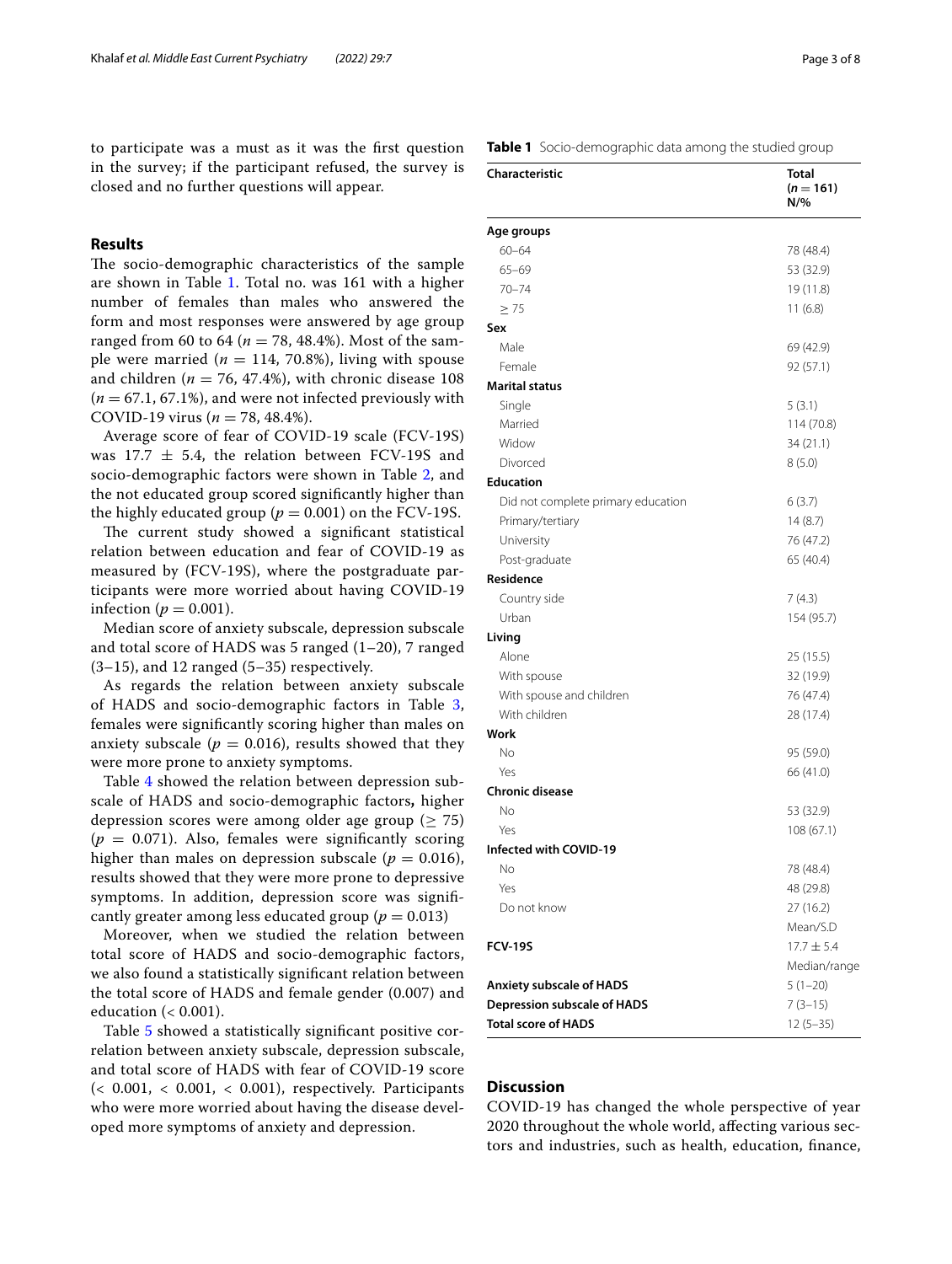**Characteristic Anxiety subscale** *p* **value**

 $< 0.001$ 

<span id="page-3-0"></span>**Table 2** Relation between fear of COVID-19 scale and sociodemographic factors

<span id="page-3-1"></span>

|                     | <b>Table 3</b> Relation between anxiety subscale of HADS and socio- |  |  |  |
|---------------------|---------------------------------------------------------------------|--|--|--|
| demographic factors |                                                                     |  |  |  |

| Characteristic         | Fear of COVID-19 scale p value |       | Characteristic         | Anxiety subscale | p val |  |
|------------------------|--------------------------------|-------|------------------------|------------------|-------|--|
| <b>Total score</b>     | $17.7 \pm 5.4$                 |       | <b>Total score</b>     | $5(1-20)$        |       |  |
| Age groups             |                                |       | Age groups             |                  |       |  |
| $60 - 64$              | $17.5 \pm 5.5$                 |       | $60 - 64$              | $4(1-20)$        |       |  |
| $65 - 69$              | $17.3 \pm 5.4$                 |       | $65 - 69$              | $6(1-16)$        |       |  |
| $70 - 74$              | $17.8 \pm 4.9$                 |       | $70 - 74$              | $3(1-18)$        |       |  |
| $\geq$ 75              | $20.3 \pm 5.6$                 | 0.435 | $\geq$ 75              | $10(2-19)$       | 0.136 |  |
| Sex                    |                                |       | Sex                    |                  |       |  |
| Male                   | $16.7 \pm 5.6$                 |       | Male                   | $3(1-20)$        |       |  |
| Female                 | $18.4 \pm 5.2$                 | 0.750 | Female                 | $6(1-20)$        | 0.016 |  |
| <b>Marital status</b>  |                                |       | <b>Marital status</b>  |                  |       |  |
| Single                 | $14.8 \pm 2.8$                 |       | Single                 | $3(2-13)$        |       |  |
| Married                | $17.5 \pm 5.6$                 |       | Married                | $5(1-20)$        |       |  |
| Widow                  | $18.9 \pm 5.6$                 |       | Widow                  | $6(1-19)$        |       |  |
| Divorced               | $16.8 \pm 3.5$                 | 0.356 | Divorced               | $3(2-10)$        | 0.146 |  |
| <b>Education</b>       |                                |       | <b>Education</b>       |                  |       |  |
| Not educated           | $22.7 \pm 7.7$                 |       | Not educated           | $10(1-20)$       |       |  |
| Primary/tertiary       | $21.6 \pm 5.8$                 |       | Primary/tertiary       | $11(3-20)$       |       |  |
| University             | $16.5 \pm 4.9$                 |       | University             | $4(1-17)$        |       |  |
| Post-graduate          | $17.7 \pm 5.3$                 | 0.001 | Post-graduate          | $5(1-16)$        | < 0.0 |  |
| Residence              |                                |       | Residence              |                  |       |  |
| Country side           | $19.6 \pm 6.5$                 |       | Country side           | $5(2-18)$        |       |  |
| Urban                  | $17.6 \pm 5.4$                 | 0.353 | Urban                  | $5(1-20)$        | 0.659 |  |
| Living                 |                                |       | Living                 |                  |       |  |
| Alone                  | $18.7 \pm 5.3$                 |       | Alone                  | $5(2-19)$        |       |  |
| With wife              | $18.1 \pm 5.2$                 |       | With wife              | $5(1-20)$        |       |  |
| With wife and children | $17.1 \pm 5.6$                 |       | With wife and children | $5(1-20)$        |       |  |
| With children          | $17.9 \pm 5.6$                 | 0.584 | With children          | $5(1-18)$        | 0.864 |  |
| <b>Work</b>            |                                |       | Work                   |                  |       |  |
| No                     | $18.2 \pm 5.7$                 |       | No                     | $5(1-20)$        |       |  |
| Yes                    | $16.9 \pm 5.1$                 | 0.178 | Yes                    | $5(1-17)$        | 0.466 |  |
| <b>Chronic disease</b> |                                |       | <b>Chronic disease</b> |                  |       |  |
| No                     | $17.1 \pm 5.2$                 |       | No                     | $4(1-17)$        |       |  |
| Yes                    | $17.9 \pm 5.6$                 | 0.311 | Yes                    | $5(1-20)$        | 0.187 |  |
| Infected with corona   |                                |       | Infected with corona   |                  |       |  |
| <b>No</b>              | $17.2 \pm 6.1$                 |       | No                     | $4(1-20)$        |       |  |
| Yes                    | $18.4 \pm 5.2$                 |       | Yes                    | $6(1-20)$        |       |  |
| Do not know            | $17.4 \pm 4.7$                 | 0.497 | Do not know            | $7(1-17)$        | 0.063 |  |

and manufacturing [[24\]](#page-6-21). On 21 March 2020, some countries like Turkey had announced that a curfew would be imposed for people aged 65 years and older in the scope of COVID-19 measures. Although the number of cases decreased as a result of the measures, the continued announcement of new cases and deaths daily had negative impact on the mental health of individuals and on the society as a whole [[25](#page-6-22)].

This study aimed to assess the prevalence of fear of COVID-19 infection among elderly population and its relation to depressive and anxiety symptoms among elderly population in Egypt. This cross sectional study enrolled 161 participants who responded through online self -administrated questionnaire. Any person who is 60 or above was included in the study.

Most of the participants were females (57.1%), married (70.8%), and with chronic diseases (67.1%). 48.4%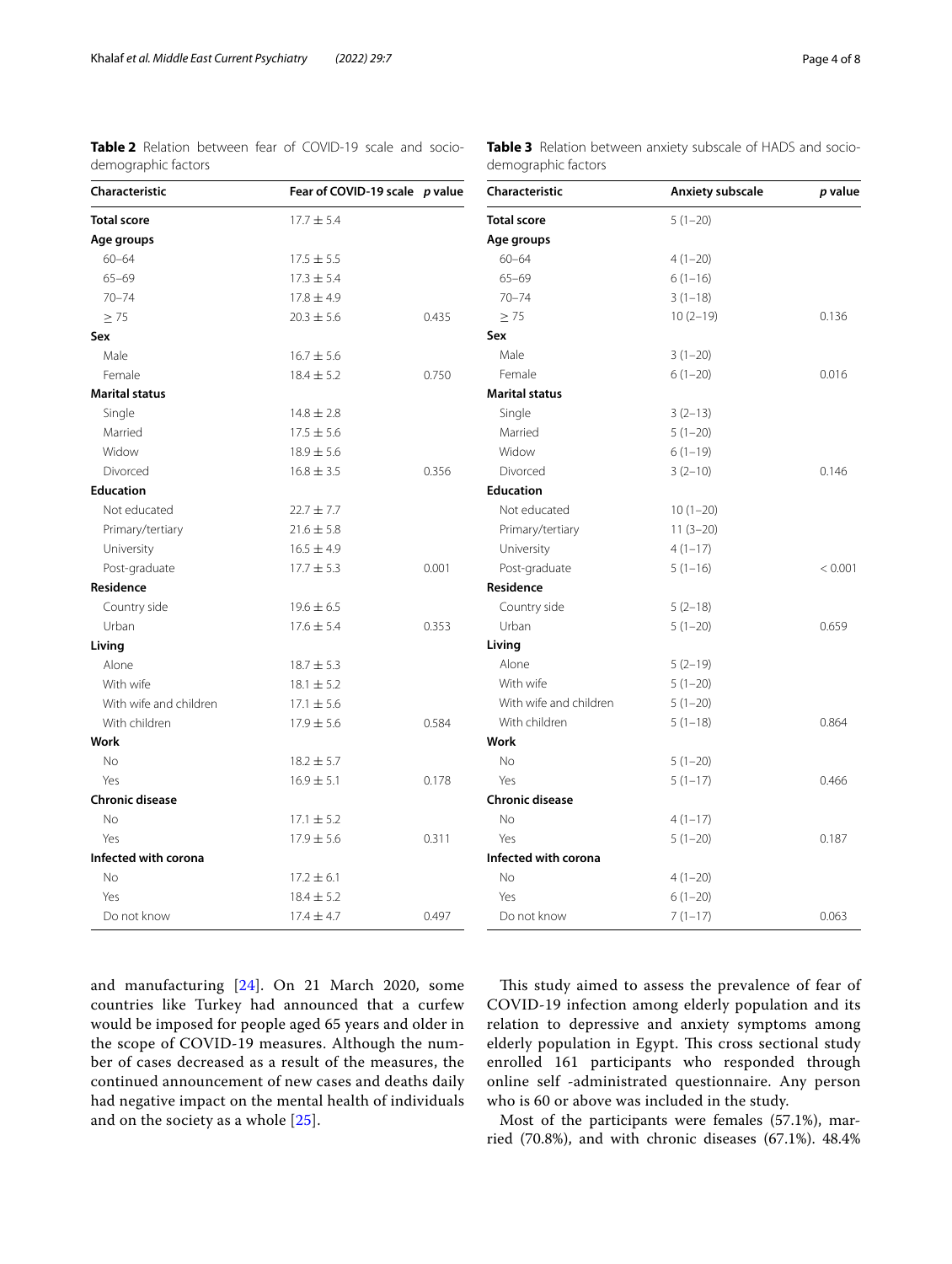<span id="page-4-0"></span>**Table 4** Relation between depression subscale of HADS and socio-demographic factors

| Characteristic         | <b>Depression subscale</b> | p value |
|------------------------|----------------------------|---------|
| <b>Total score</b>     | $7(3-15)$                  |         |
| Age groups             |                            |         |
| $60 - 64$              | $6(3-15)$                  |         |
| $65 - 69$              | $8(4-13)$                  |         |
| $70 - 74$              | $8(3-13)$                  |         |
| $\geq$ 75              | $9(4-15)$                  | 0.026   |
| Sex                    |                            |         |
| Male                   | $6(3-15)$                  |         |
| Female                 | $8(3-15)$                  | 0.016   |
| <b>Marital status</b>  |                            |         |
| Single                 | $7(3-10)$                  |         |
| Married                | $7(3-15)$                  |         |
| Widow                  | $8(4-15)$                  |         |
| Divorced               | $7(4-10)$                  | 0.361   |
| <b>Education</b>       |                            |         |
| Not educated           | $9(6-15)$                  |         |
| Primary/tertiary       | $9(3-15)$                  |         |
| University             | $7(3-13)$                  |         |
| Post-graduate          | $8(3-13)$                  | 0.013   |
| Residence              |                            |         |
| Country side           | $5(3-13)$                  |         |
| Urban                  | $7(3-15)$                  | 0.659   |
| Living                 |                            |         |
| Alone                  | $8(3-15)$                  |         |
| With wife              | $8(3-15)$                  |         |
| With wife and children | $6(3-13)$                  | 0.361   |
| With children          | $7(4-13)$                  |         |
| Work                   |                            |         |
| <b>No</b>              | $7(3-15)$                  |         |
| Yes                    | $6(3-13)$                  | 0.466   |
| <b>Chronic disease</b> |                            |         |
| <b>No</b>              | $7(3-13)$                  |         |
| Yes                    | $8(3-15)$                  | 0.187   |
| Infected with corona   |                            |         |
| <b>No</b>              | $7(3-13)$                  |         |
| Yes                    | $7(3-15)$                  |         |
| Do not know            | $8(4-15)$                  | 0.767   |

<span id="page-4-1"></span>**Table 5** Correlation between depression, anxiety subscales of HADS, and the total score with FCV-19S

|                              | <b>FCV-19S</b>                 |         |  |
|------------------------------|--------------------------------|---------|--|
|                              | Correlation<br>coefficient (r) | p value |  |
| Depression subscale          | 0342                           | < 0.001 |  |
| Anxiety subscale             | 0.595                          | < 0.001 |  |
| Depression and anxiety score | 0.553                          | < 0.001 |  |

of the participants were ranging from 60 to 64 years old and 48.4% of all participants had not been infected with COVID-19.

The current study showed that the total score of fear of COVID-19 scale was 17.7  $\pm$  5.4, females scored higher than males, though the diference was not mounting to a statistically signifcant but these fndings may be contributed to the higher number of stressful and traumatic life experiences in women than in men and the diferences in nerve circuits that afect emotional reactivity between males and females ,the hormonal efect (too high or too low estrogen levels) in women and the fact that anxiety disorders are more common in females that males [[25](#page-6-22)] and this was also confrmed when females scored signifcantly higher on anxiety subscale of HADS in the current study. A Cuban study revealed that women experience fear of COVID-19 more than men, and female gender is a predictor of fear of COVID-19. In the same study, the mean scores of the fear of COVID-19 scale in women were found to be higher than men by 4.00 points [\[26\]](#page-6-23).

Moreover, as regards the relation between fear of COVID-19 scale and socio-demographics, the current study showed a statistically signifcant diference between the mean score of fear of COVID-19 scale and education where the post graduate participants showed higher mean score ( $p = 0.001$ ). This finding might be related to being more well educated and having more sufficient knowledge and information regarding the disease transmission and dangerousness which might make them more fearful.

Age was signifcantly associated with depression subscale of HADS ( $p = 0.026$ ), where the participants who were 75 years old or more had higher mean score of depression. This might be related to the relation between perceived health status of older adults (where most of the participants in the study had chronic diseases) and their mental health which indicates that health status does directly relate with their mental health. Older adults who have poor health status may be more prone to depression and anxiety

These results were concordant with Kemal J et al. 2021 which was done in Ethiopia and showed that females and older age participants (80–91 years old) developed more depressive and anxiety symptoms  $[27]$  $[27]$ . The current study was inconsistent with Subjash et al. 2021, which was done in Chandigarh City on 92 elderly participants and also inconsistent with Vahia et al. 2020 which showed that the elderly had lower levels of anxiety and depression and that higher age was associated with lesser psychological impact as well as higher resilience among them. The difference in the results might be related to the diferences in the economic status and social support ofered by the community and caregivers in diferent countries as well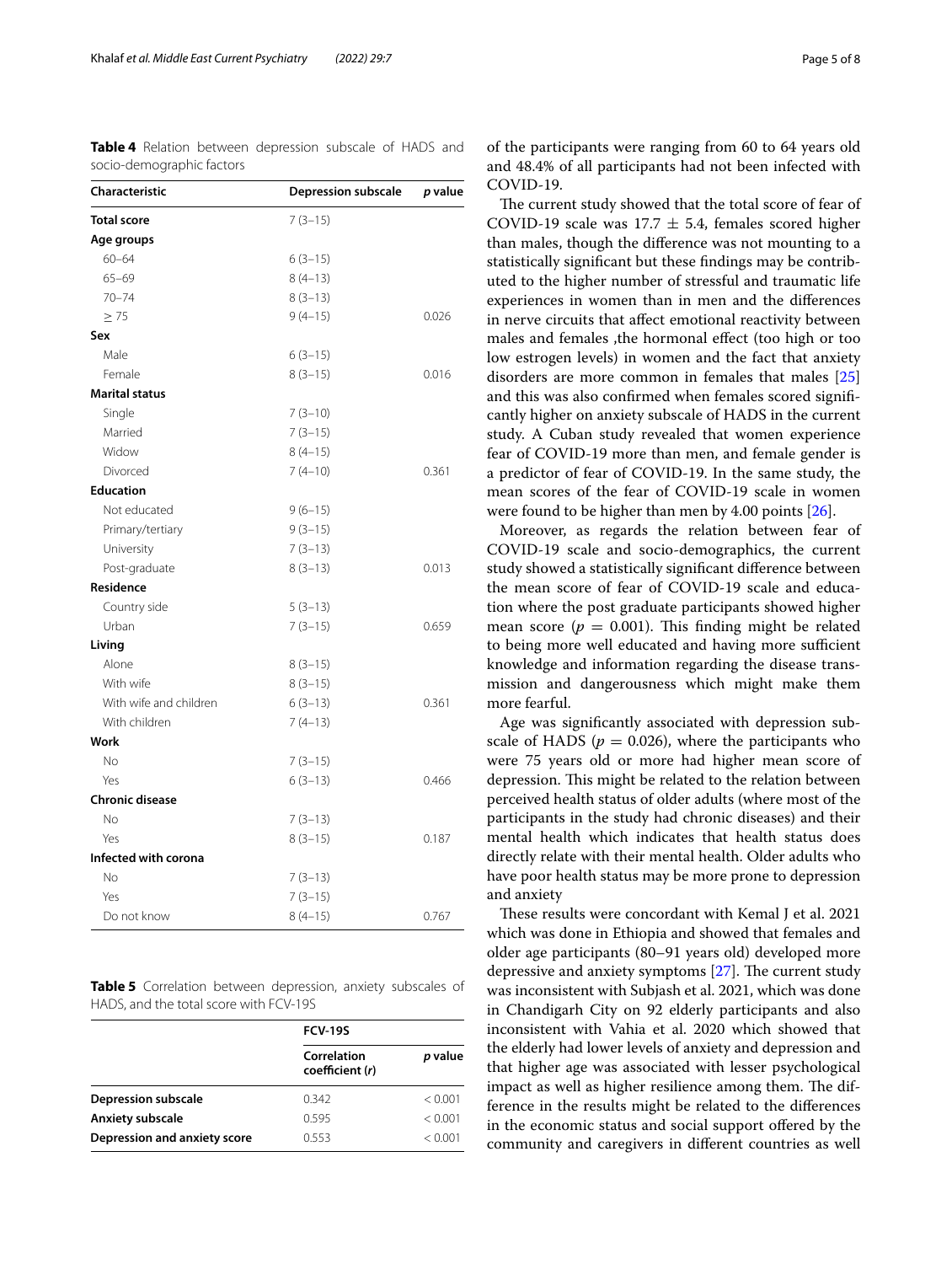as the number of participants that were enrolled, also the higher number male participants included in SubJash et al. 2021 study compared to the current study might be one of the causes of inconsistencies between studies as males have more coping mechanisms and can withstand stress more than the females [\[28](#page-6-25), [29](#page-6-26)].

Also, older adults with poor physical health have challenges with physical activity and in addition to poor lifestyle that may have negative impact on their mental health. Furthermore, people who do not practice physical activity are reportedly two times more likely to exhibit symptoms of depression and anxiety compared to those who perform physical activity regularly as well as the infuence of isolation withstand the especially with social connectedness during COVID-19 locking down. The absence of personal social interactions and the lack of physical activities for a long time due to the pandemic have increased the requirement of the society for psychiatric support and aggravated existing psychiatric symptoms **[**[8,](#page-6-6) [25\]](#page-6-22).

As regards correlation between anxiety, depression subscales, and total score of HADS with fear of COVID-19 scale, the current study showed that a high statistically signifcant positive correlation (< 0.001, < 0.001, < 0.001) respectively. These results were concordant with Ahorsu et al. 2020 in Qazvin which was done on old age group participants and showed fear of COVID-19 can afect the mental health on this group  $[30]$  $[30]$ . In another studies by Rossi et al. 2020 done in Italy and Han et al. 2021 in Singapore, it showed a link between anxiety symptoms with both the fear of COVID-19 as well as its association with consequent depressive symptomatology [[31](#page-6-28), [18\]](#page-6-15).

These results can be explained as fear is a neurological process that help individuals to maintain their integrity in the presence of a threat. It can cause psychiatric disorders like posttraumatic stress disorders, anxiety disorders, depressive disorders, as well as impairment in the ability to suppress a previously learned fear and the capacity to learn safety behaviors.

The relationship between fear of COVID-19 and affective symptoms could be related to catastrophizing, a cognitive error that is commonly associated with anxiety and depression. Catastrophizing is a negative thinking style where one expects the worst possible outcome in a given situation. In COVID-19 pandemic, there was a negative outlook on reality which was accompanied by negative mood and emotion including the high levels of fear. The association among the three variables seems to suggest the presence of a negative reinforcing loop and increased negativity may lead to higher fear levels toward COVID-19, which may in turn contribute to higher levels of depressive and anxiety symptoms [\[32\]](#page-6-29).

#### **Limitations**

The psychological assessment was based on an online survey and on self-administrated measures. The use of clinical interviews in future studies will give a more comprehensive psychiatric assessment of the participants. Moreover, further studies with a larger randomized sample would help to give more precise data representing the study group.

#### **Recommendations**

The fear of COVID-19 scale, which is a short scale and was applied to participants by social media, revealed that people with higher fear of COVID-19 are in need for psychological help and support. This support can be done through phone calls by professional teams for those who had higher risk. These interventions will decrease the levels of fear in older age groups resulting from an increased level of knowledge and sharing. The World Health Organization (WHO) recommends regular connection with loved ones via phone, e-mail, or video calls; regular routines and schedules such as sleeping, eating, and engaging in favorite home activities; regular and daily activities to maintain mobility; and getting support from family, friends, or neighbors for a minimum of 1-month stock of food and medicines to protect the mental health of older individuals. In China, online counseling services were provided every day of the week by professionals from universities and various medical institutions in many cities during the pandemic  $[33, 34]$  $[33, 34]$  $[33, 34]$ . There is a possible plan to provide psychological support to people sufering from the emotional problems due to COVID-19 and other COVID-19-related issues in order to reduce the psychological burden of the pandemic [[31\]](#page-6-28).

#### **Conclusions**

Participants who were more worried about having the disease developed more symptoms of anxiety and depression during the COVID-19 pandemic. It is necessary to screen the older people for the COVID-19-related fear and accompanying psychological disorders and to develop appropriate intervention programs for individuals at risk.

#### **Abbreviations**

COVID-19: Corona virus disease of 2019; FCV-19S: Fear of COVID-19 scale; HADS: Hospital Anxiety and Depression Scale.

#### **Acknowledgements**

None.

#### **Authors' contributions**

OOK: research idea, methodology (subject and tools), spreading survey, sharing in writing the manuscript, and submitting it. SAA: methodology, statistics,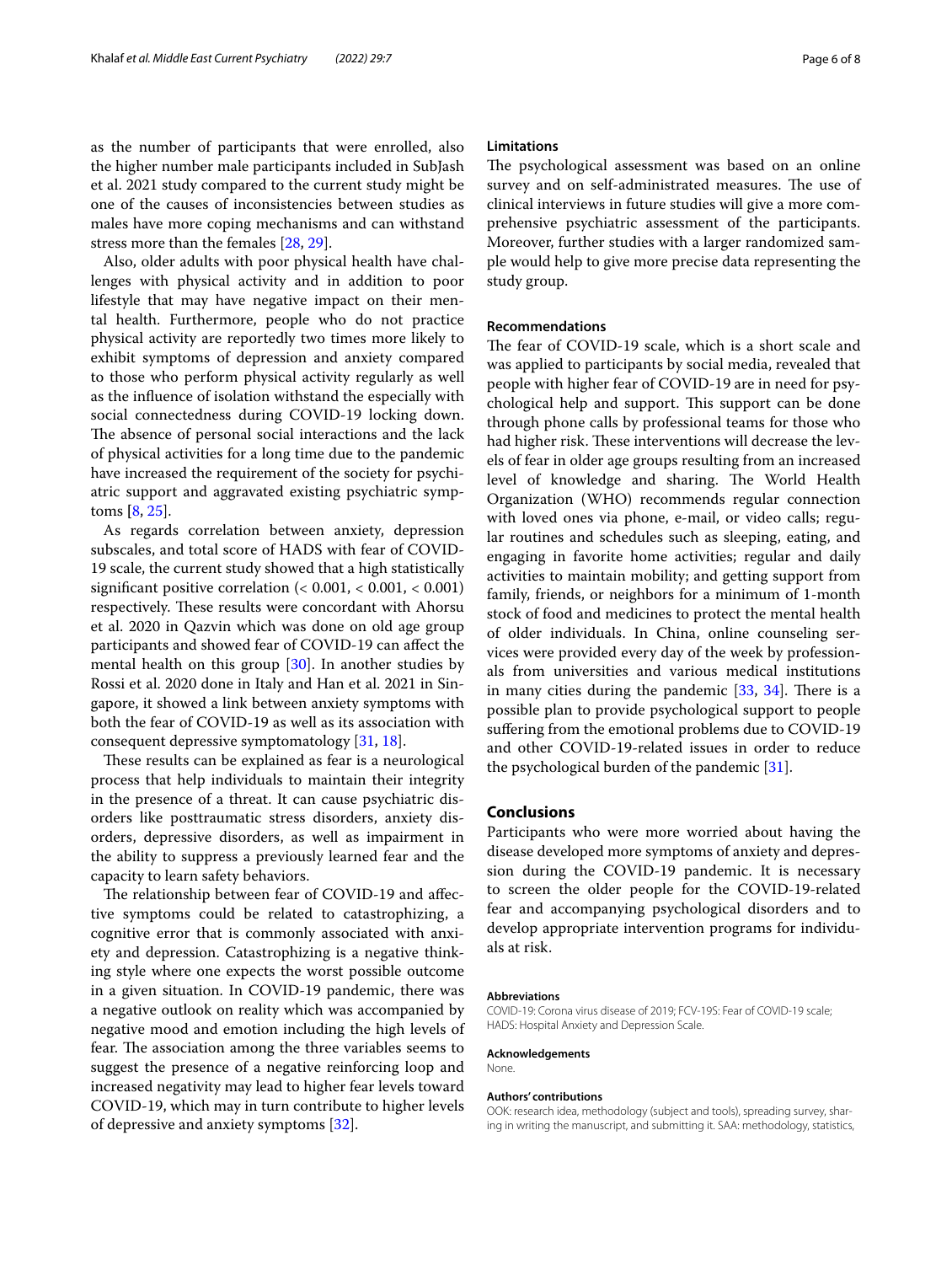and revising manuscript. NM: writing manuscript. All authors read and approved the fnal manuscript.

# **Funding**

None.

#### **Availability of data and materials**

Upon request

## **Declarations**

#### **Consent for publication** Agree

### **Competing interests**

All authors declare that they have no competing interests.

#### **Author details**

<sup>1</sup> Department of Psychiatry, Faculty of Medicine, Cairo University, Cairo, Egypt.<br><sup>2</sup> Department of Biostatistics and Enidemiology, National Cancer Institute. Department of Biostatistics and Epidemiology, National Cancer Institute, Cairo University, Cairo, Egypt.

Received: 27 November 2021 Accepted: 10 January 2022 Published online: 21 January 2022

#### **References**

- <span id="page-6-0"></span>1. Feehan J, Apostolopoulos V (2021) Is COVID-19 the worst pandemic? Maturitas *149*:56–58.<https://doi.org/10.1016/j.maturitas.2021.02.001>
- <span id="page-6-1"></span>2. Carriedo A, Cecchini J, Fernandez-Rio J et al (2020) COVID-19, psychological well-being and physical activity levels in older adults during the nationwide lockdown in Spain. Am J Geriatr Psychiatry 28(11):1146–1155
- 3. Leddy A, Weiser S, Palar K et al (2020) A conceptual model for understanding the rapid COVID-19– related increase in food insecurity and its impact on health and healthcare. Am J Clin Nutr 112(5):1162–1169
- <span id="page-6-2"></span>4. Roy J, Jain R, Golamari R et al (2020) COVID-19 in the geriatric population. Int J Geriatr Psychiatry 35(12):1437–1441
- <span id="page-6-3"></span>5. Nawagi F, Söderberg M, Berggren V et al (2018) Sociodemographic characteristics and health profle of the elderly seeking health care in Kampala, Uganda. Curr Gerontol Geriatr Res 4147509. [https://doi.org/10.](https://doi.org/10.1155/2018/4147509) [1155/2018/4147509](https://doi.org/10.1155/2018/4147509) Google Scholar
- <span id="page-6-4"></span>6. Martín-Sánchez FJ, Del Toro E, Cardassay E, Valls Carbó A, Cuesta F, Vigara M, Gil P, López Picado AL, Martínez Valero C, Miranda JD, Lopez-Ayala P, Chaparro D, Cozar López G, Del Mar Suárez-Cadenas M, Jerez Fernández P, Angós B, Díaz Del Arco C, Rodríguez Adrada E, Montalvo Moraleda MT, Espejo Paeres C, Fernández Alonso C, Elvira C, Chacón A, García Briñón MÁ, Fernández Rueda JL, Ortega L, Fernández Pérez C, González Armengol JJ, González Del Castillo J (2020) Clinical presentation and outcome across age categories among patients with COVID-19 admitted to a Spanish Emergency Department. Eur Geriatr Med 11(5):829–841. [https://](https://doi.org/10.1007/s41999-020-00359-2) [doi.org/10.1007/s41999-020-00359-2](https://doi.org/10.1007/s41999-020-00359-2) Epub 2020 Jul 16. PMID: 32671732; PMCID: PMC7363499
- <span id="page-6-5"></span>7. Leung C (2020) Clinical features of deaths in the novel coronavirus epidemic in China. RevMed Virol 30(3):e2103 PMID:32175637
- <span id="page-6-6"></span>8. Ohrnberger J, Fichera E, Sutton M (2017) The relationship between physical and mental health: a mediation analysis. Soc Sci Med 195:42–49. <https://doi.org/10.1016/j.socscimed.2017.11.008>
- <span id="page-6-7"></span>9. Cheruvu V, Chiyaka E (2019) Prevalence of depressive symptoms among older adults who reported medical cost as a barrier to seeking health care: Findings from a nationally representative sample. BMC Geriatrics 19(1):192. <https://doi.org/10.1186/s12877-019-1203-2>
- <span id="page-6-8"></span>10. World Health Organisation. (2017): Mental health of older adults. Retrieved August 5, 2020, from [https://www.who.int/news-room/fact](https://www.who.int/news-room/fact-sheets/detail/mental-health-of-older-adults)[sheets/detail/mental-health-of-older-adults](https://www.who.int/news-room/fact-sheets/detail/mental-health-of-older-adults)
- <span id="page-6-9"></span>11. Patel D, Steinberg J, Patel P (2018) Insomnia in the elderly: a review. J Clin Sleep Med 14(6):1017–1024
- <span id="page-6-10"></span>12. Nagarkar A (2020) Challenges and concerns for older adults in India regarding the COVID-19 pandemic. J Gerontol Soc Work 63(4):259–261
- <span id="page-6-11"></span>13. World Health Organization [WHO] (2020): COVID-19. Egypt Situation. <https://covid19.who.int/region/emro/country/eg>.
- <span id="page-6-12"></span>14. Hiremath P, Suhas Kowshik C, Manjunath M et al (2020) COVID 19: Impact of lock-down on mental health and tips to overcome. Asian J Psychiatry 51:102088
- 15. Ho CS, Chee CY, Ho RC (2020) Mental health strategies to combat the psychological impact of coronavirus disease 2019 (COVID-19) beyond paranoia and panic. Ann Acad Med Singap. 49(3):155–160 PMID: 32200399
- <span id="page-6-13"></span>16. Zhang J, Wu W, Zhao X et al (2020) Recommended psychological crisis intervention response to the 2019 novel coronavirus pneumonia outbreak in China: a model of West China Hospital. Precision Clin Med 3:3–8
- <span id="page-6-14"></span>17. Ornell F et al (2020) "Pandemic fear" and COVID-19: mental health burden and strategies. Braz J Psychiatry 42(3):232–235. [https://doi.org/10.1590/](https://doi.org/10.1590/1516-4446-2020-0008) [1516-4446-2020-0008](https://doi.org/10.1590/1516-4446-2020-0008) [Accessed 24 November 2021],. Available from Epub 03 Apr 2020. ISSN 1809-452X
- <span id="page-6-15"></span>18. Han MFY, Mahendran R, Yu J (2021) Associations between fear of COVID-19, afective symptoms and risk perception among community-dwelling older adults during a COVID-19 lockdown. Front. Psychol. 12:638831. <https://doi.org/10.3389/fpsyg.2021.638831>
- <span id="page-6-16"></span>19. Ahorsu DK, Lin CY, Imani V, Safari M, Grifths MD, Pakpour AH (2020) The fear of COVID-19 scale: development and initial validation. Int J Mental Health Addict:1–9. Advance online publication. [https://doi.org/10.1007/](https://doi.org/10.1007/s11469-020-00270-8) [s11469-020-00270-8](https://doi.org/10.1007/s11469-020-00270-8)
- <span id="page-6-17"></span>20. Alyami M, Henning M, Krägeloh C et al (2020) Psychometric evaluation of the Arabic version of the Fear of COVID-19 Scale. Int J Mental Health Addict. Advance online publication. [https://doi.org/10.1007/](https://doi.org/10.1007/s11469-020-00316-x) [s11469-020-00316-x](https://doi.org/10.1007/s11469-020-00316-x)
- <span id="page-6-18"></span>21. Terkawi A, Tsang S, AlKahtani G et al (2017) Development and validation of Arabic version of the Hospital Anxiety and Depression Scale. Saudi J Anaesthesia 11(Suppl 1):S11–S18. [https://doi.org/10.4103/sja.SJA\\_43\\_17](https://doi.org/10.4103/sja.SJA_43_17)
- <span id="page-6-19"></span>22. Zigmond A, Snaith R (1983) The hospital anxiety and depression scale. Acta Psychiatr Scand 67:361–370
- <span id="page-6-20"></span>23. Bjelland I, Dahl A, Haug T et al (2002) The validity of the Hospital Anxiety and Depression Scale: an updated literature review. J Psychosomatic Res 52:69–77
- <span id="page-6-21"></span>24. Kassim M, Pang N, Mohamed NH, Kamu A, Ho CM, Ayu F, Rahim S, Omar A, Jefree MS (2021) Relationship between fear of COVID-19, psychopathology and sociodemographic variables in Malaysian Population. Int J Mental Health Addict:1–8. Advance online publication. [https://doi.org/10.](https://doi.org/10.1007/s11469-020-00444-4) [1007/s11469-020-00444-4](https://doi.org/10.1007/s11469-020-00444-4)
- <span id="page-6-22"></span>25. Gokseven Y, Ozturk GZ, Karadeniz E, Sarı E, Tas BG, Ozdemir HM (2021) The Fear of COVID-19 Infection in Older People. J Geriatr Psychiatr Neurol. <https://doi.org/10.1177/08919887211002651>
- <span id="page-6-23"></span>26. Broche-Pérez Y, Fernández-Fleites Z, Jiménez-Puig E, Fernández-Castillo E, Rodríguez-Martin BC (2020) Gender and Fear of COVID-19 in a Cuban Population Sample. Int J Mental Health Addict:1–9. Advance online publication. <https://doi.org/10.1007/s11469-020-00343-8>
- <span id="page-6-24"></span>27. Kemal J, Tinsae A, Geleta B et al (2021) Anxiety and depression symptoms in older adults during coronavirus disease 2019 pandemic: a communitybased cross-sectional study. Sage J 9. [https://doi.org/10.1177/20503](https://doi.org/10.1177/20503121211040050) [121211040050](https://doi.org/10.1177/20503121211040050)
- <span id="page-6-25"></span>28. Subhash D, Priti A, Ravi R et al (2021) Anxiety and depression in the elderly due to COVID-19 pandemic: a pilot study. Middle East Curr Psychiatry 28:67
- <span id="page-6-26"></span>29. Vahia I, Jeste D, Reynolds C (2020) Older adults and the mental health efects of COVID-19. JAMA 324(22):2253–2254
- <span id="page-6-27"></span>30. Ahorsu DK, Lin CY, Pakpour AH (2020) The association between health status and insomnia, mental health, and preventive behaviors: the mediating role of fear of COVID-19. Gerontol Geriatr Med *6*:2333721420966081.<https://doi.org/10.1177/2333721420966081>
- <span id="page-6-28"></span>31. Rossi A, Panzeri A, Pietrabissa G, Manzoni GM, Castelnuovo G, Mannarini S (2020) The anxiety-buffer hypothesis in the time of COVID-19: when selfesteem protects from the impact of loneliness and fear on anxiety and depression. Front. Psychol. 11:2177. [https://doi.org/10.3389/fpsyg.2020.](https://doi.org/10.3389/fpsyg.2020.02177) [02177](https://doi.org/10.3389/fpsyg.2020.02177)
- <span id="page-6-29"></span>32. Bakioğlu F, Korkmaz O, Ercan H (2020) Fear of COVID-19 and positivity: mediating role of intolerance of uncertainty, depression, anxiety, and stress. Int J Mental Health Addict:1–14. Advance online publication. <https://doi.org/10.1007/s11469-020-00331-y>